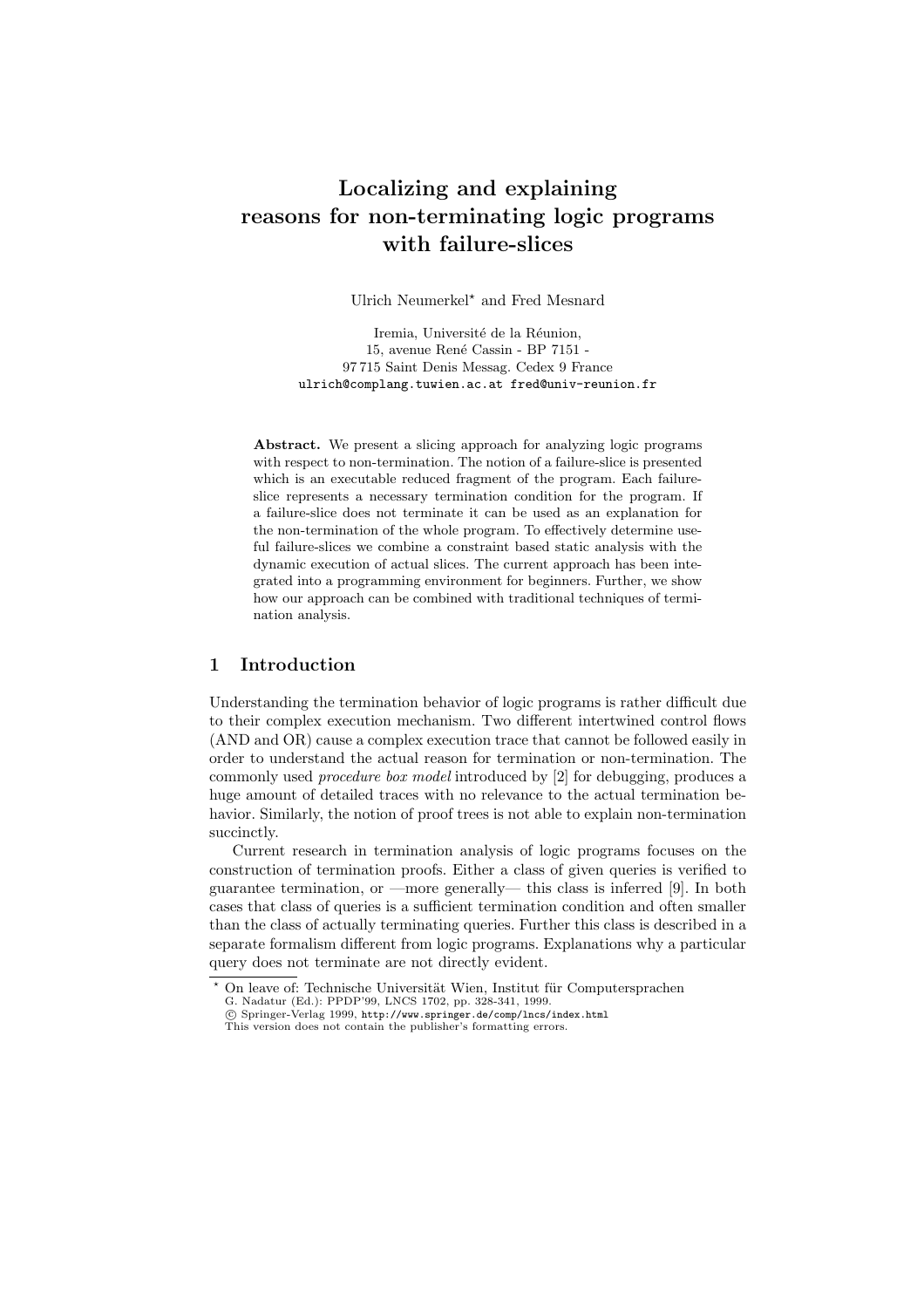We present a complementary approach, that is able to localize and explain reasons for non-termination using a newly developed slicing technique based on the notion of failure-slices. Failure-slices expose those parts of the program that may cause non-termination; under certain conditions, non-termination can be proved.

Slicing [15] is an analysis technique to extract parts of a program related to or responsible for a particular phenomenon (e.g. a wrong value of a variable). Originally, slicing was developed for imperative languages by Weiser [15, 16] who observed that programmers start debugging a program by localizing the area where the error has to be. Using program analysis techniques, this process can be partially automated, simplifying the comprehension of the program. Only recently, slicing has been adopted to logic programming languages by Zhao [17], Gyimóthy [5], and Ducassé [14]. While these approaches focus on explaining (possibly erroneous) solutions of a query, we will present a slicing technique for explaining non-termination properties. It is an implementation of a previously developed informal reading technique used in Prolog-courses [11, 12] which is used within a programming environment for beginners [13].

In contrast to most other programming paradigms, there are two different notions of termination of logic programs - existential [8] and universal termination. A query terminates existentially, if one (or no) solution can be found. Universal termination requires the complete SLD-tree being finite [4]. While existential termination is easy to observe, it turned out to be rather difficult to reason about. On the other hand, universal termination, while difficult to observe, is much easier to treat formally. Further, universal termination is more robust to typical program changes that happen during program development. Universal termination is sensitive only to the computation rule but insensitive to clause selection. As has been pointed out by Plümer [7] the conjunction of two universally terminating goals always terminates. Further, reordering and duplicating clauses has no influence. For this reasons, most research on termination focused on universal termination. We will consider universal termination with the leftmost computation rule, as used for Prolog programs.

Example. The following example contains an erroneous data base causing universal non-termination of the given query. Its non-termination cannot be easily observed by inspecting the sequence of produced solutions. Glancing over the first solutions suggests a correct implementation. But in fact, an infinite sequence of redundant solutions is produced. The failure-slice on the right, generated automatically by the presented method, locates the reason for non-termination by hiding all irrelevant parts. The remaining slice has to be changed in order to make the program terminating.

The failure-slice helps significantly in understanding the program's termination property. It shows for example that clause reordering in ancestor of/2 does not help here since this would lead to the same slice. Further it becomes evident, that the first rule in ancestor of  $/2$  is not responsible for termination. Often beginners have this incorrect belief confusing universal and existential termination.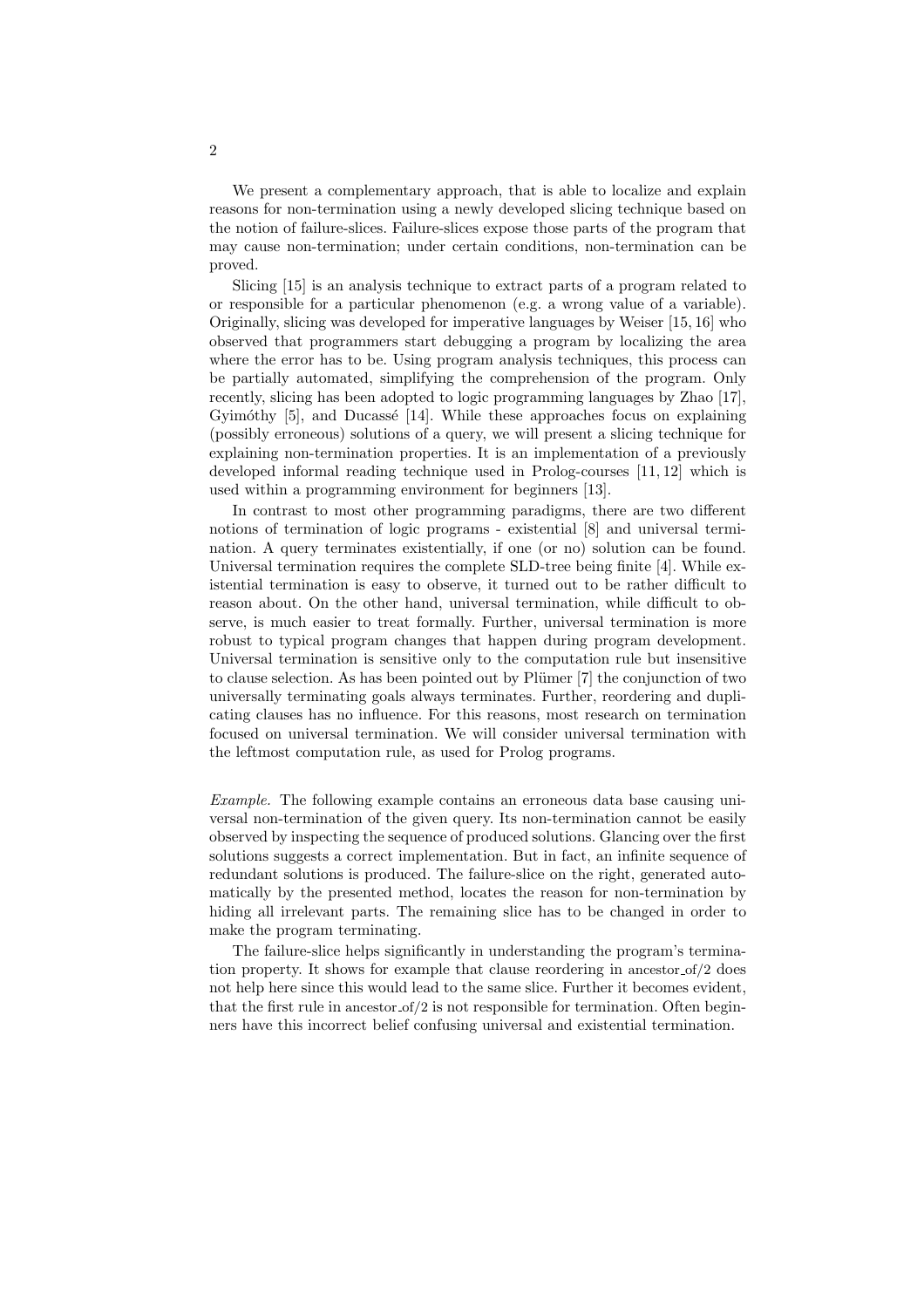% original program  $\leftarrow$  ancestor\_of(Anc, leopold\_I). child\_of(karl\_VI, leopold\_I). child of (maria theresia, karl VI). child of(joseph II, maria theresia). child of(leopold II, maria theresia). child\_of(leopold\_II, franz\_I). child of(marie a, maria theresia). child of(franz I, leopold II). ancestor\_of(Anc,Desc)  $\leftarrow$ child of(Desc,Anc). ancestor\_of(Anc,Desc)  $\leftarrow$ child of(Child, Anc), % failure-slice  $\leftarrow$  ancestor\_of(Anc, leopold\_I). child of(karl VI, leopold I) ← false. child of(maria theresia, karl VI) ← false. child of(joseph II, maria theresia)  $\leftarrow$  false. child of(leopold II, maria theresia)  $\leftarrow$  false. child\_of(leopold\_II, franz\_I). child of marie a, maria theresia)  $\leftarrow$  false. child of(franz I, leopold II). ancestor of(Anc,Desc) ←false, child of(Desc,Anc). ancestor\_of(Anc,Desc)  $\leftarrow$ child of(Child, Anc),

This example shows also some requirements for effectively producing failureslices. On the one hand we need an analysis to identify the parts of a program responsible for non-termination. On the other hand, since such an analysis can only approximate the minimal slices, we need an efficient way to generate all slices which then are tested for termination by mere execution for a certain time. With the help of this combination of analysis and execution we often obtain explanations also when classical termination analysis cannot produce satisfying results.

ancestor of(Child, Desc), false.

Contents. The central notions failure-slice and minimal explanation are presented in Section 2. Some rules are given in Section 3 that must hold for minimal explanations. Section 4 presents our implementation. Finally we discuss how our approach is adapted to handle some aspects of full Prolog. A complete example is found in the appendix. We conclude by outlining further paths of development.

# 2 Failure-slices

ancestor\_of(Child, Desc).

In the framework of the leftmost computation rule, the query  $\leftarrow G$  terminates universally iff the query  $\leftarrow G$ , false fails finitely. Transforming a program with respect to this query may result in a more explicit characterization of universal termination. However, the current program transformation frameworks like fold/unfold are not able to reduce the responsible program size in a significant manner. We will therefore focus our attention towards approximations in the form of failure-slices.

**Definition 1 (Program point).** The clause  $h \leftarrow g_1, ..., g_n$  has a program point  $p_i$  on the leftmost side of the body and after each goal. A clause with n goals has therefore the following  $n+1$  program points:  $h \leftarrow p_i, g_1 p_{i+1}, ..., g_n p_{i+n}$ . We label all program points of a program in some global order starting with the initial query. Program points in the query are defined analogously. We denote the set of all program points in program P with query  $Q$  by  $p(P,Q)$ .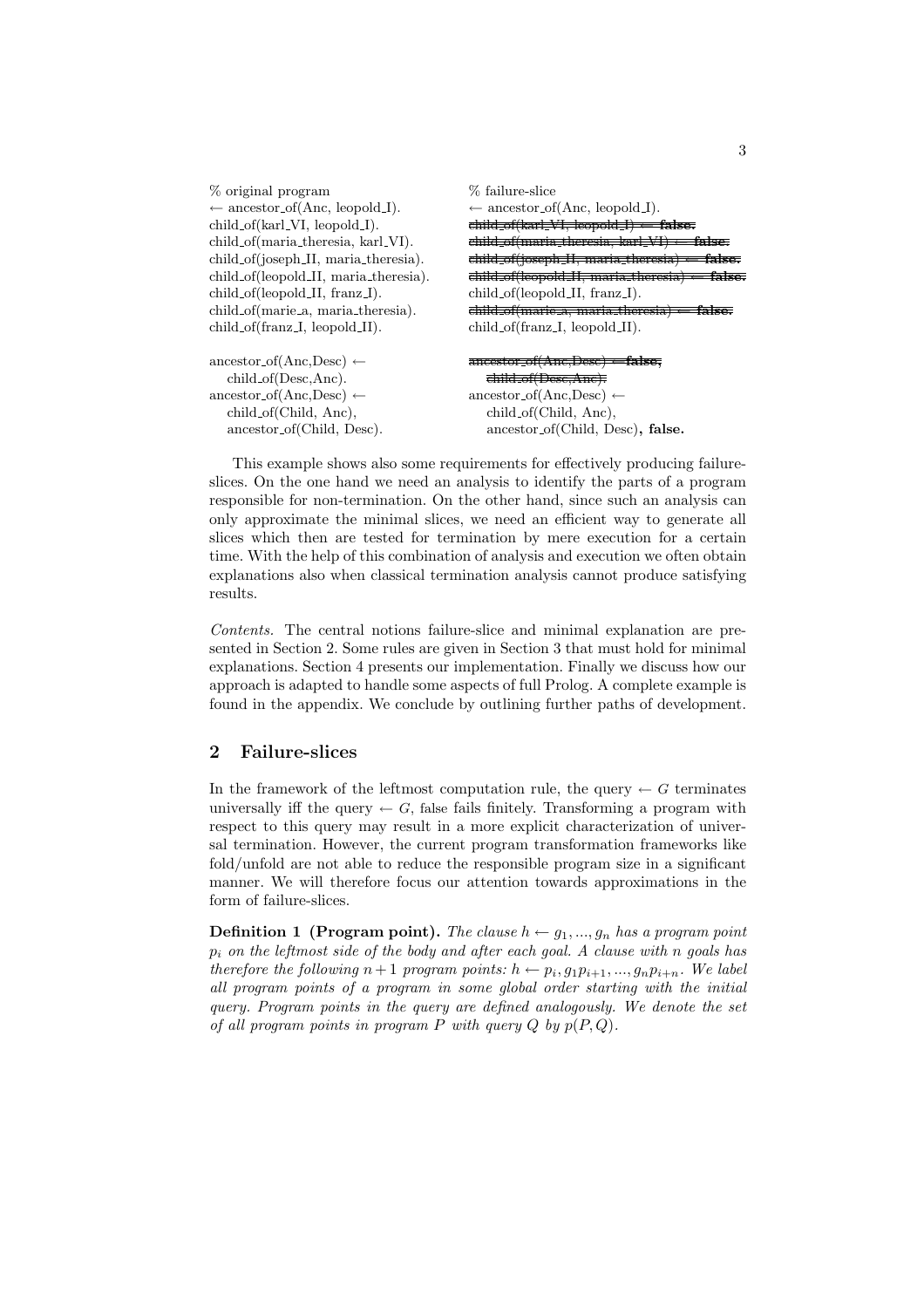#### Definition 2 (Failure-slice).

A program S is called a failure-slice of a program P with query Q if S contains all clauses of P and the query Q with the goal "false" inserted at some program points. We represent a failure-slice by the subset of program points where "false" has not been inserted *(i.e.*, where "true" has been inserted).

The trivial failure-slice is  $p(P,Q)$ , therefore the program itself. For a program with *n* program points there are  $|\mathcal{P}(p(P,Q))| = 2^n$  possible failure-slices.

*Example 1.* For predicate list invdiff/3 the set of program points  $p(P,Q)$  is the set of integers  $\{0, 1, 2, 3, 4, 5\}$ . On the right, the slice  $\{0, 2, 4\}$  is shown.

| ← /*P0*/ list_invdiff(Xs, [1,2,3], []). $\%$ P5 | $\leftarrow$ list_invdiff(Xs, [1,2,3], []), false. |
|-------------------------------------------------|----------------------------------------------------|
| list_invdiff([ $\vert$ , Xs, Xs). $\%$ P1       | list_invdiff([], Xs, Xs) $\leftarrow$ false.       |
| list_invdiff([E Es], Xs0, Xs) $\leftarrow$ % P2 | $list\_invdiff([E Es], Xs0, Xs) \leftarrow$        |
| list_invdiff(Es, Xs0, Xs1), $\%$ P3             | $list_invidiff(Es, Xs0, Xs1), false,$              |
| $Xs1 = [E Xs]$ . % P4                           | $Xs1 = [E Xs].$                                    |

**Definition 3 (Partial order).** A failure-slice S is smaller than  $T$  if  $S \subset T$ .

**Theorem 1.** Let  $P$  be a definite program with query  $Q$  and let  $S$  and  $T$  be failure-slices of P, Q with  $S \subseteq T$ . If Q does not left-terminate in S then Q does not left-terminate in T.

*Proof.* Consider the SLD-tree for the query  $Q$  in  $S$ . Since  $Q$  does not terminate, the SLD-tree is infinite. The SLD-tree for  $T$  contains all branches of  $S$  and therefore will also be infinite.  $\Box$ 

**Definition 4 (Sufficient explanation).** A sufficient explanation  $E$  is a subset of  $\mathcal{P}(p(P,Q))$  such that for every non-terminating slice  $S \notin E$ , there is a nonterminating slice  $T \in E$  such that  $T \subset S$ . The trivial sufficient explanation is  $\mathcal{P}(p(P,Q)).$ 

*Example 2.* A sufficient explanation of list invdiff/3 is  $\{\{0,1\}, \{5\}, \{0,2\}, \{0,2,4\}\}.$ The slices  $\{0,1\}$  and  $\{5\}$  are terminating and therefore cannot help to explain non-termination. Slice  $\{0,2,4\}$  is a superset of  $\{0,2\}$ . Some other non-terminating slices are  $\{0, 2, 3\}, \ldots, \{0, 1, 2\}, \ldots, \{0, 1, 2, 3, 4, 5\}.$  We note that there always exists a unique smallest sufficient explanation gathering all the minimal failure-slices.

Definition 5 (Minimal explanation). The minimal explanation is the sufficient explanation with minimal cardinality.

The minimal explanation contains only non-terminating slices that form an anti-chain (i.e., that are not included in each other). In our example,  $\{\{0,2\}\}\$ is the minimal explanation since all other non-terminating slices are supersets of  ${0,2}.$ 

The minimal explanation is an adequate explanation of non-termination, since it contains all minimal slices that imply the non-termination of the whole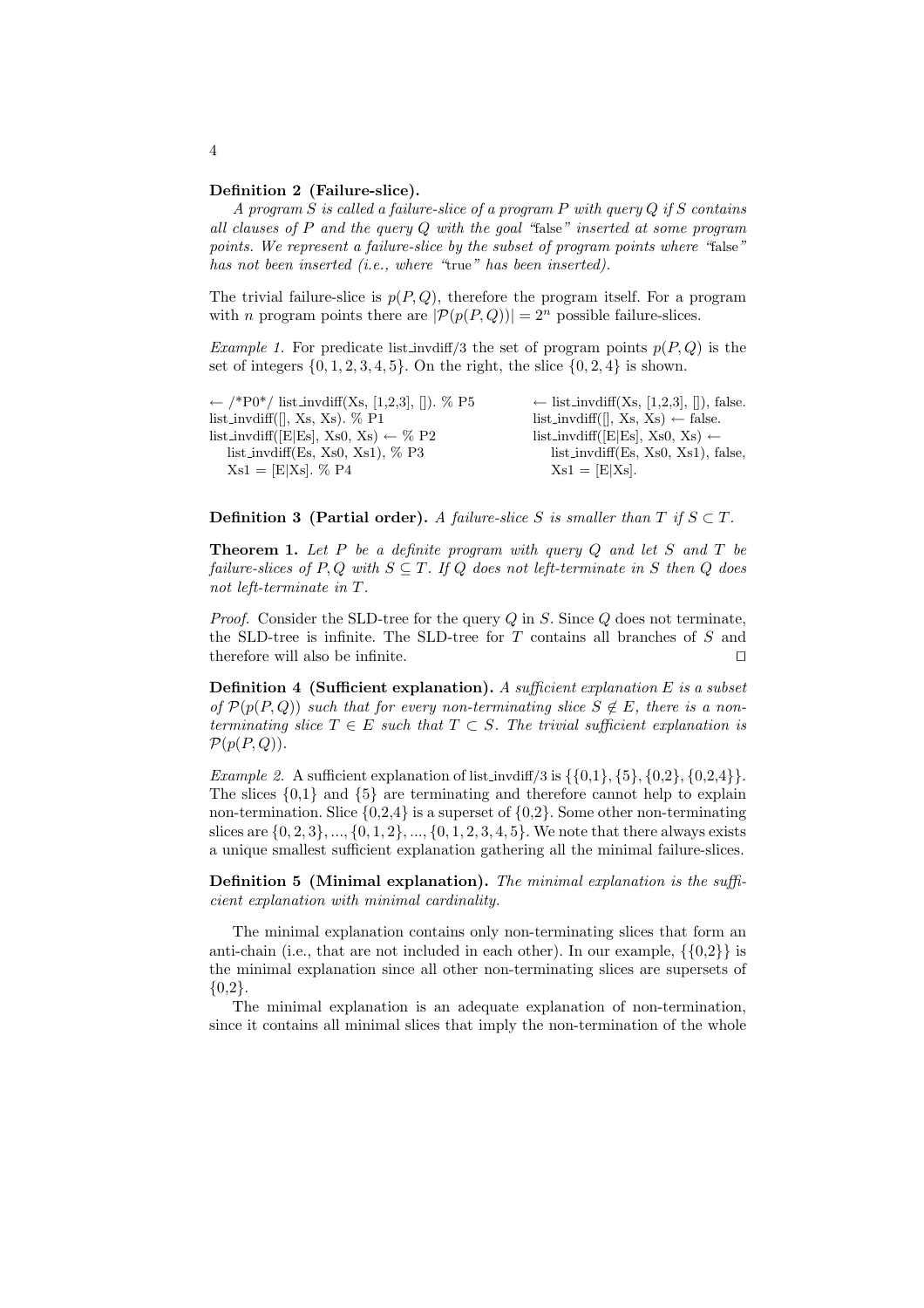program with the given query. It helps to correct the program, because in all minimal slices some parts highlighted by the minimal explanation must be changed in order to avoid non-termination. As long as the highlighted part remains completely unchanged, the very same non-terminating failure-slice can be produced. Further, in our experience, minimal explanations are very small compared to the set of possible explanations. For example, the minimal explanation of the program in the appendix contains one out of 128 possible slices.

# **Proposition 1.** Q left-terminates w.r.t. P iff the minimal explanation of P, Q is empty.

The undecidability of termination therefore immediately implies that minimal explanations cannot be determined in general. For this reason we approach the problem from two different directions. First, we focus on determining small slices. Second, we try to obtain a proof of *(universal)* non-termination for each slice in the explanation. If all slices are non-terminating, the minimal set has been calculated.

Currently, we use a simple loop checker for proving universal non-termination that aborts signaling non-termination if a subsuming variant  $A$  of an atom  $A'$ that occurred in an earlier goal is considered. While this loop check may incorrectly prune some solutions  $(1]$ , e.g., ex. 2.1.6), it is sufficient to prove universal non-termination.

The first major obstacle when searching for a non-terminating failure slice is the large search space that has to be considered whereas the size of the minimal explanation is typically very small. For a program with  $n$  points there are  $2<sup>n</sup>$  different slices, most of them being not interesting, either because they are terminating or because there is a smaller slice that describes the same properties.

# 3 Failure propagation

In order to narrow down the set of potential slices, we formulate some criteria that must hold for slices in the minimal explanation. With the help of these rules, many slices are removed that can never be part of the minimal explanation. These rules are directly implemented, by imposing the corresponding constraints on the program points that are represented with boolean variables.

Throughout the following rules we use the following names for program points. An *entry/exit point* of a predicate is a program point immediately before/after a goal for that predicate in some clause body or the initial query. A beginning/ending point is the first/last program point in a clause.

#### Right-propagating rules

Program points that will never be used do not occur in a slice of the minimal explanation. The following rules determine some of them. These rules encode the leftmost computation rule.

R1: Unused points. In a clause, a failing program point  $p_i$  implies the next point  $p_{i+1}$  to fail.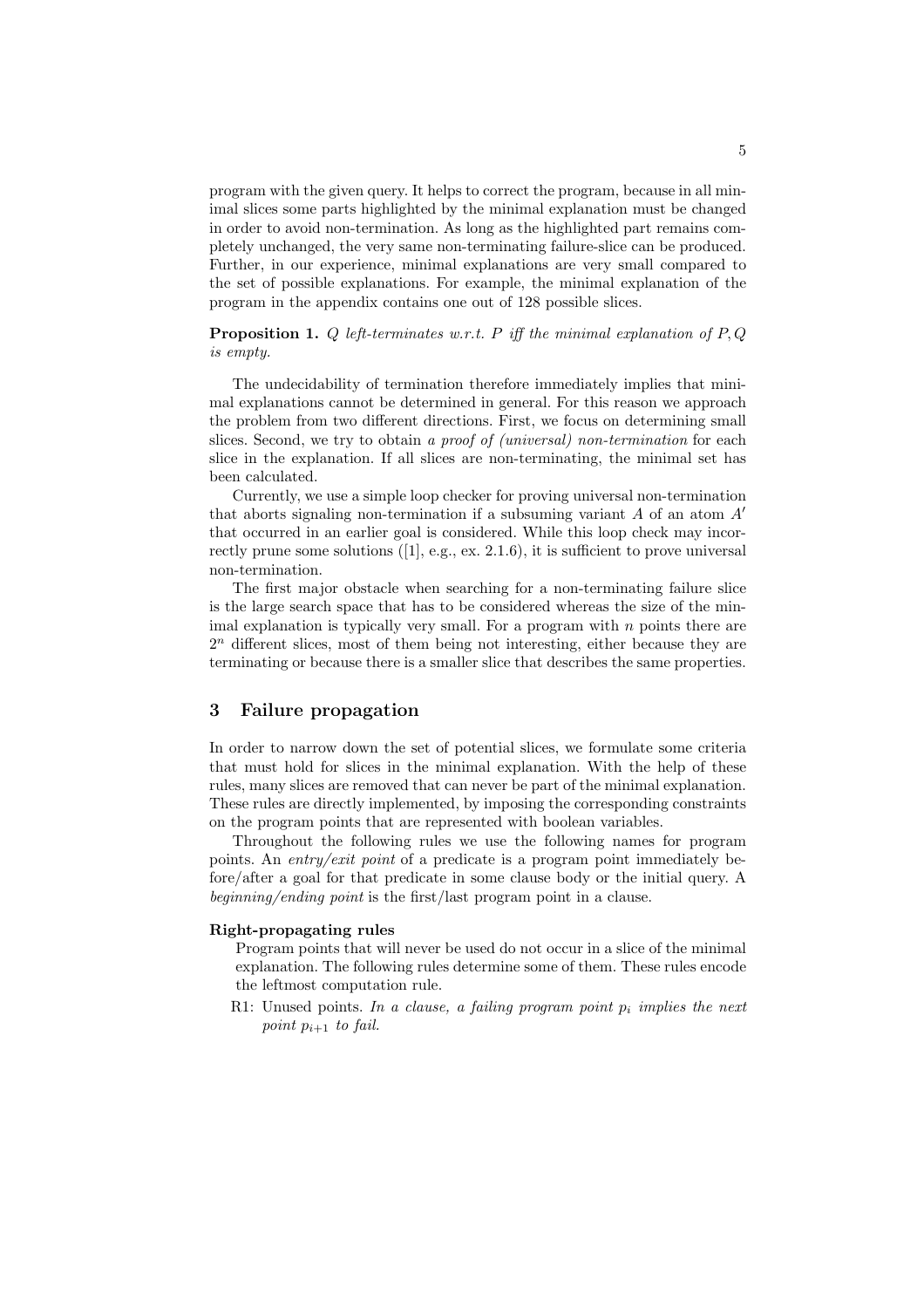- R2: Unused predicates. If all entry points of a predicate fail, all corresponding beginning program points fail.
- R3: Unused points after failing definition. If in all clauses of a predicate the ending program points fail, then all corresponding exit points fail.
- R4: Unused points of recursive clauses. If in all clauses that do not contain a direct recursion the ending points fail, then all ending points fail. A predicate can only be true, if its definition contains at least one non recursive clause.

# Left-propagating rules

Program points that are only part of a finite failure branch cannot be part of a slice in the minimal explanation.

- L1: Failing definitions. If all beginning program points of a predicate fail then all entry points fail.
- L2: Propagation over terminating goals. A failing program point  $p_{i+1}$  implies  $p_i$  to fail if  $g_{i+1}$  terminates. Note that safe approximations of the termination of a goal are described below.
- L3: Left-propagation of failing exit points. If all exit points of a predicate except those after an tail-recursion fail, then all ending points fail.

# Local recursions

Some infinite loops can be immediately detected by a clausewise inspection. Currently we consider only direct left recursions.

M1: Local left recursion. In a clause of the form  $h \leftarrow g_1, ..., g_n, g, ...$  a failure is inserted after goal g, if for all substitution  $\theta$ ,  $g\theta$  is unifiable with h, and the sequence of goals  $g_1, ..., g_n$  can never fail. Also in this case it is ensured that the program never terminates.

Example 3. In the following clause, rule M1 sets the program point after the recursive goal unconditionally to false. Thereby also the end point is set to false due to rule R1.

| $\alpha$ ancestor of $(\text{Anc}, \text{Desc}) \leftarrow$ | $\alpha$ ancestor_of(Anc,Desc) $\leftarrow$ |
|-------------------------------------------------------------|---------------------------------------------|
| ancestor_of(Child, Desc),                                   | $\alpha$ ancestor of (Child, Desc), false,  |
| child_of(Child, Anc).                                       | ehild_of(Child, Anc), false.                |

A detailed example that shows the usage of the other rules is given in the appendix.

Proposition 2 (Soundness of propagating rules). If a slice is eliminated with the above rules, this slice does not occur in the minimal explanation.

*Proof.* For the right propagating rules  $R1-R4$  it is evident that the mentioned program points will never be used with the leftmost computation rule. Therefore the program points may be either true or false, the minimal explanation therefore will contain false.

The left propagating rules prune some finite failure branches. The minimal explanation will not contain these branches. The main idea is therefore to ensure that all infinite parts are preserved.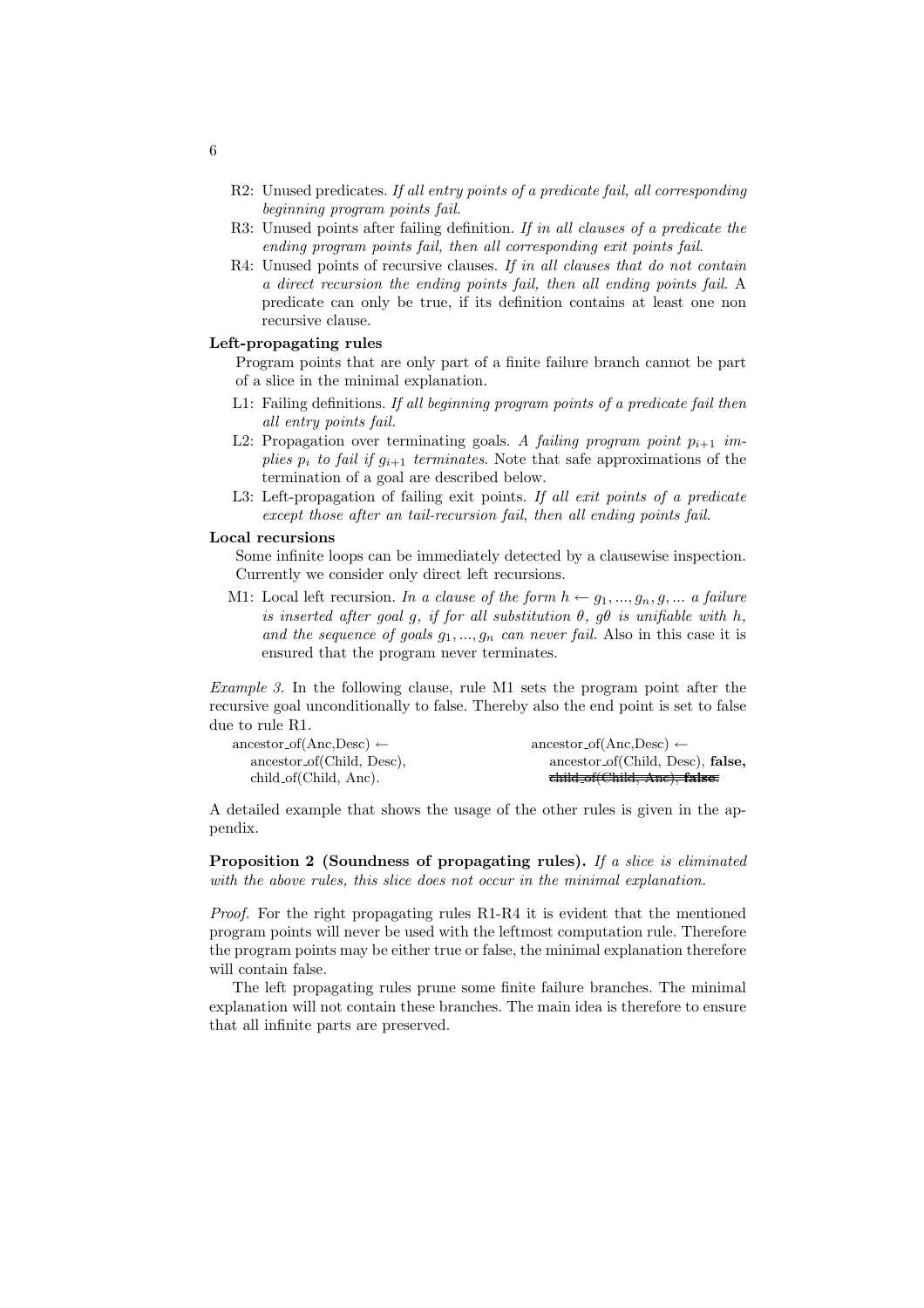L1: When all beginning program points fail, a finite failure branch is encountered. By setting all entry points to false, only this finite branch is eliminated.

L2: A terminating goal with a subsequent false generates a finite failure branch, which thus can be eliminated completely.

L3: Consider first the simpler case, when all exit points of a predicate fail. In this case, all ending points may be true or false, without removing a branch. A minimal slice therefore will contain just false at these places.

The ending point in a tail-recursive clause has no impact on the failure branch generated by the predicate, as long as all exit points are false.

M1: This rule describes a never terminating local left recursion. The minimal explanation may thus contain this loop. The subsequent points after the loop are therefore not needed in a minimal slice.  $\Box$ 

While the presented rules can be used to generate a sufficient explanation, they are still too general to characterize a minimal explanation. In particular, since all rules except M1 do not take information about the arguments into account.

#### Safe approximation of termination

Rule L2 needs a safe approximation for the termination property. If the call graph of a (sliced) predicate does not contain cycles, the predicate will always terminate. For many simple programs (like perm/2 described in the annex), the minimal explanation can already be determined with this simple approximation that does not take the information about data flow into account.

For many recursive predicates, however, this very coarse approximation leads to imprecise results, yielding a large sufficient explanation. We sketch the approach we are currently evaluating to combine our constraint based termination analysis [9] with rule L2. We recall that the mentioned termination prover infers for each predicate  $p$  a boolean term  $C_t$  called its *termination condition*. If the boolean version of a goal  $\leftarrow p(t)$  entails  $C_t$  then universal left-termination of the original goal  $\leftarrow p(t)$  is ensured.

In order to apply rule L2 w.r.t.  $P, Q$ , we first tabulate [10] the boolean version of P, Q. Then, if all boolean call patterns for p entail  $C_t$ , rule L2 can be safely applied to such goals.

# 4 Implementation

Our implementation uses finite domain constraints to encode the relations between the program points. Every program point is represented by a boolean 0/1 variable where 0 means that the program point fails. In addition every predicate has a variable whose value indicates whether that predicate is always terminating or not. We refer to the appendix for a complete example.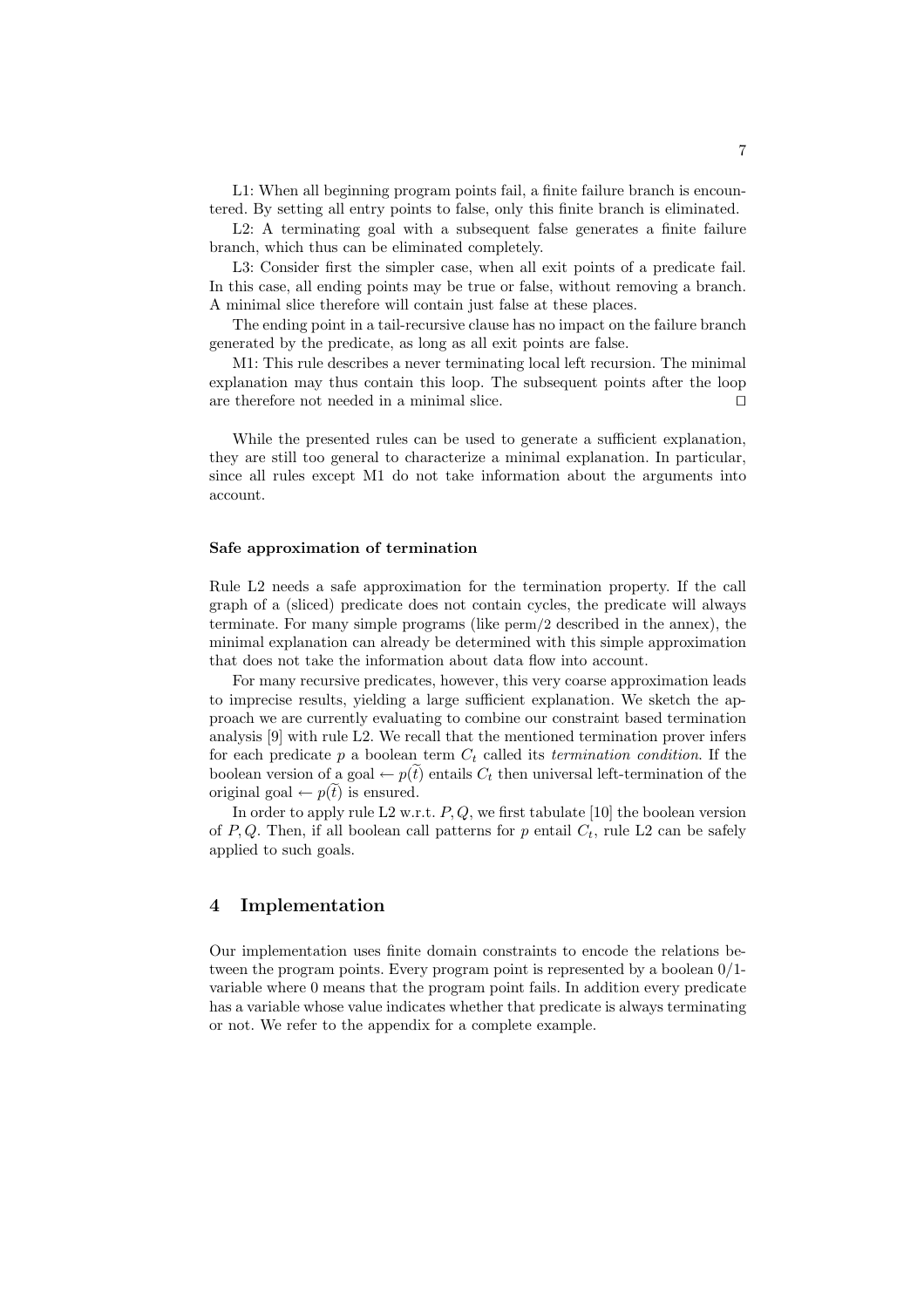#### 4.1 Encoding the always-terminating property

While it is possible to express cycles in finite domains directly, they are not efficiently reified in the current CLP(FD) implementation of SICStus-Prolog [3]. For this reason we use a separate pass for detecting goals that are part of a cycle. These goals are (as an approximation) not always-terminating.

A predicate is now always-terminating if it contains only goals that are always-terminating. The encoding in finite domain constraints is straightforward. Each predicate gets a variable AlwTerm. In the following example we assume that the predicates  $r/0$  and  $s/0$  do not form a cycle with  $q/0$ . So only q/0 forms a cycle with itself.

 $q \leftarrow (P0)$  r,  $(P1)$  s,  $(P2)$  q  $(P3)$ .

AlwTermQ  $\Leftrightarrow$  (  $\neg P0 \lor \text{AlwTerm}$  )  $\land$  (  $\neg P1 \lor \text{AlwTerm}$ )  $\land$  (  $\neg P2 \lor 0$  )

If a separate termination analysis is able to determine that  $q/0$  terminates for all uses in  $P, Q$ , the value of AlwTermQ can already set accordingly.

### 4.2 Failure propagation

The rules for minimal explanations can be encoded in a straightforward manner. For example rule R1 is encoded for predicate  $q/1$  as follows:

 $\neg P0 \Rightarrow \neg P1, \neg P1 \Rightarrow \neg P2, \neg P2 \Rightarrow \neg P3.$ 

# 4.3 Labeling and weighting

Since we are interested in obtaining minimal explanations, we use the number of program points as a weight to ensure that the smallest slices are considered first. The most straightforward approach simply tries to maximize the number of failing program points. To further order slices with the same number of program points, we prefer those slices that contain a minimal number of predicates. Therefore we use three weights in the following order.

- 1. minimal number of program points that succeed
- 2. minimal number of predicates
- 3. minimal number of clauses

These weights lead naturally to an implementation in finite domain constraints. By labeling these weights in the above order, we obtain minimal solutions first. Further only those solutions that are no extension to already found minimal slices are considered.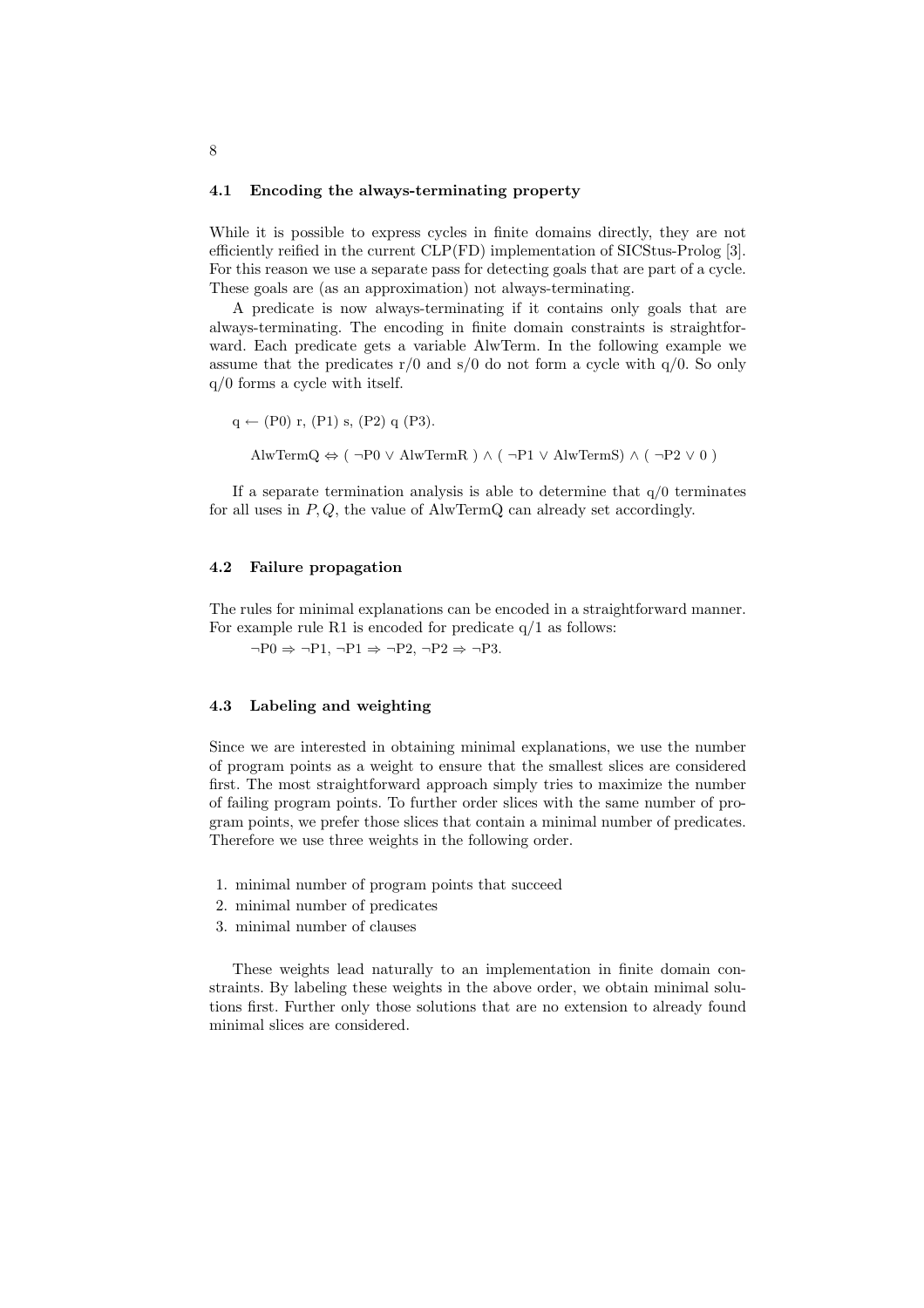#### 4.4 Execution of failure-slices

With the analysis so far we are already able to reduce the number of potentially non-terminating failure-slices. However, our analysis just as any termination analysis is only an approximation to the actual program behavior. Since failureslices are executable we execute the remaining slices to detect potentially nonterminating slices. With the help of the built-in time out/3 in SICStus Prolog a goal can be executed for a limited amount of time. In most situations the failure-slices will detect termination very quickly because the search space of the failure is significantly smaller than the original program.

Instead of compiling every failure-slice for execution we use a single enhanced program —a generic failure-slice— which is able to emulate all failure-slices in an efficient manner.

Generic failure-slice. All clauses of the program are mapped to clauses with a further auxiliary argument that holds a failure-vector, a structure with sufficient arity to hold all program points. At every program point n a goal  $arg(n, FVect, 1)$ is inserted. This goal will succeed only if the corresponding argument of the failure-vector is equal to 1.

 $p(...) \leftarrow$  $q(...),$ ...,  $r(\ldots).$ slice $p(...,FVect) \leftarrow$  $arg(n1, FVect, 1),$ sliceq(...,FVect),  $arg(n2, FVect, 1),$ ..., arg(ni,FVect,1), slicer(...,FVect),  $arg(ni+1,FVect,1)$ .

### 4.5 Proof of non-termination

Slices that are part of a minimal explanation must all be non terminating. To this end, we execute the slice with a simple loop checker under a timeout. Since our loop checker is significantly slower than direct execution, we use it as the last phase in our system.

# 5 Full Prolog

In this section we will extend the notion of failure-slices to full Prolog. To some extent this will reduce the usefulness of failure-slices for programs using impure features heavily.

# 5.1 Finite domain constraints

Failure-slices are often very effective for CLP(FD) programs. Accidental loops often occur in parts that set up the constraints. For the programmer it is difficult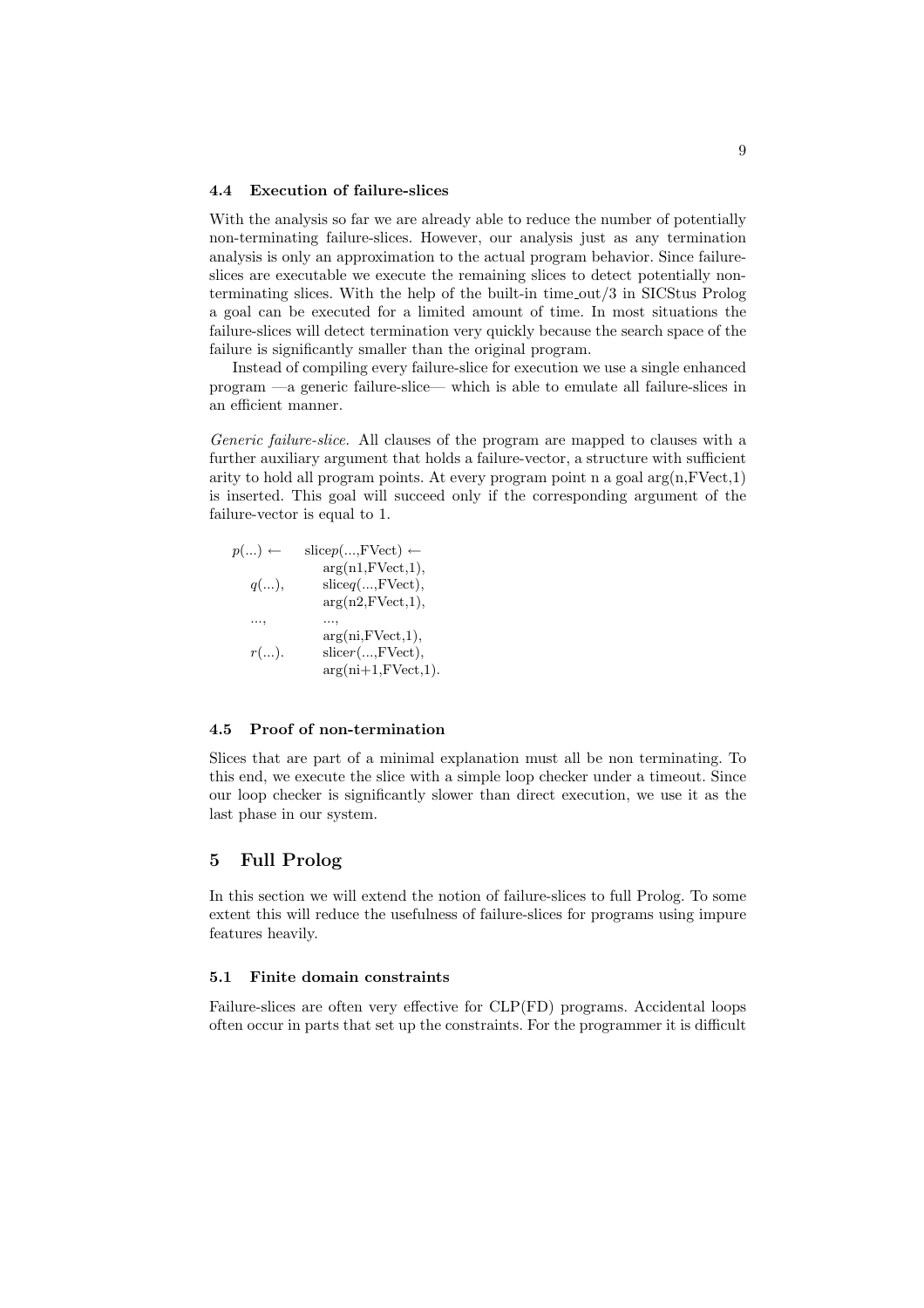to see whether the program loops or simply spends its time in labeling. Since labeling is usually guaranteed to terminate, removing the labeling from the program will uncover the actual error. No special treatment is currently performed for finite domain constraints. However, we remark that certain non-recursive queries effectively do not terminate in SICStus Prolog (or require a very large amount of time) like  $\leftarrow$  S  $\# > 0$ , S  $\# > T$ , T  $\# > S$ . Examples like this cannot be detected with our current approach. If such goals appear in an non-recursive part of the program, they will not show up in a failure-slice.

# 5.2 DCGs

Definite clause grammars can be sliced in the same way as regular Prolog predicates. Instead of the goal false, the escape {false} is inserted.



#### 5.3 Moded built-ins

Built-ins that can only be used in a certain mode like is/2 pose no problems, since failure-slices do not alter actual modes.

# 5.4 Cut

The cut operator is a heritage of the early years of logic programming. Its semantics prevents an effective analysis because for general usages cuts require to reason about existential termination. Existential termination may be expressed in terms of universal termination with the help of the cut operator. A goal G terminates existentially if the conjunction G, ! terminates universally. For this reason, goals in the scope of cuts and all the predicates the goal depends on must not be sliced at all. A simple cut at the level of the query therefore prevents slicing completely.

- C1: Goals in front of cuts and all its depending predicates must not contain failure points. There must be no loop check in this part.
- C2: In the last clause of a predicate, failure points can be inserted anywhere. By successively applying this rule, the slice of the program may be still reduced.
- C3: In all other clauses failures may only be inserted after all cuts.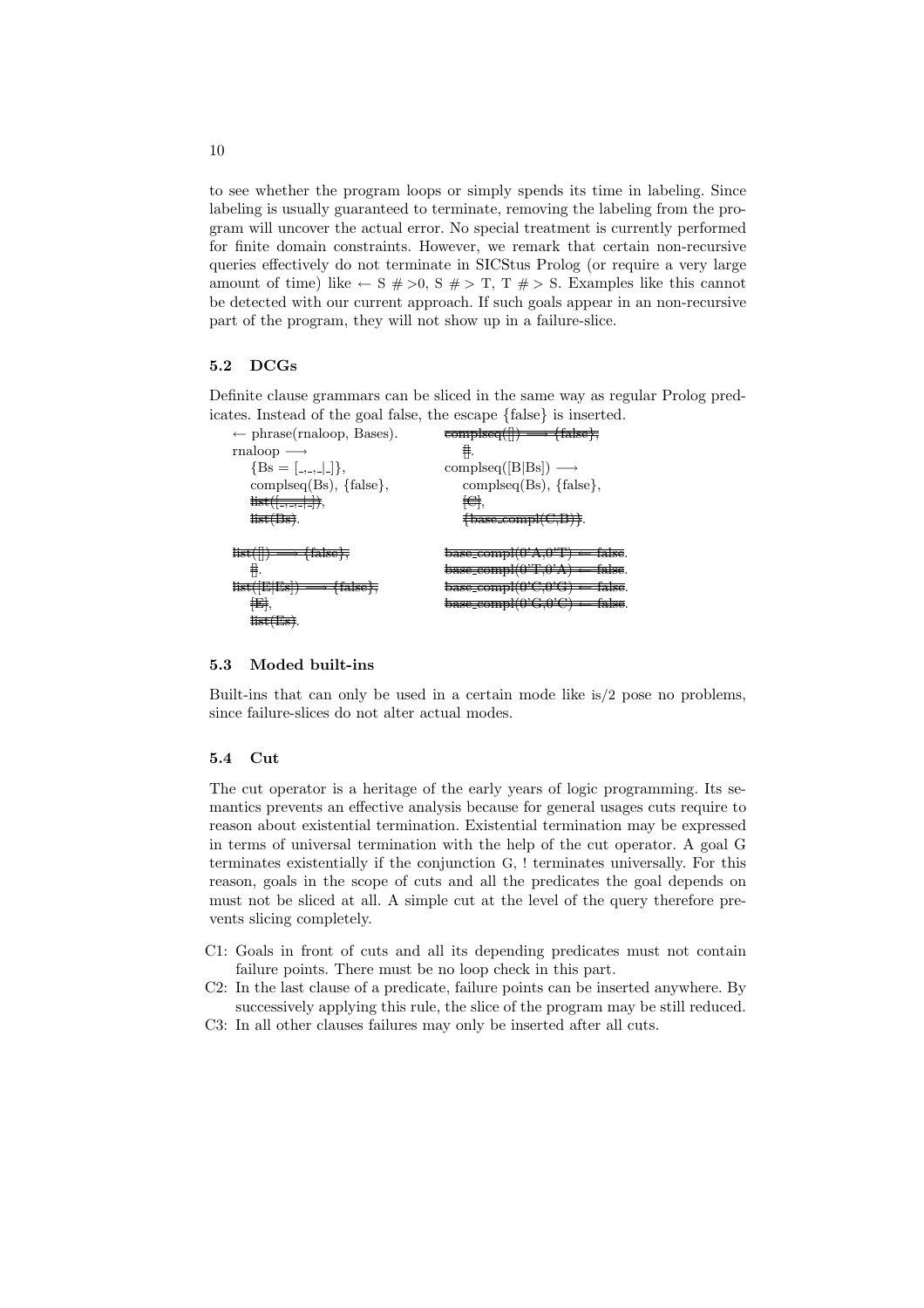Notice that these restrictions primarily hinder analysis when using deep cuts. Using recommended shallow cuts [6] does not have such a negative impact. In the deriv-benchmark for example, there are only shallow cuts right after the head. Therefore, only program points after the cuts can be made to fail besides from clauses at the end.

```
d(U+V,X,DU+DV) \leftarrow!,
   d(U,X,DU), false,
   d(V,X,DV).
d(U-V,X,DU-DV) \leftarrow false
   \pmd(U, X, D)d(V, X, DY).
```
### 5.5 Negation

Similar to cuts Prolog's unsound negation built-in  $\pm/1$  "not" is handled. The goal occurring in the "not" and all the predicates it depends on must not contain any injected failures. Similarly "if-then-else" and if/3 are treated. The second order predicates setof/3 and findall/3 permit a more elaborate treatment. The program point directly after such goals is the same as the one within findall/3 and setof/3. Therefore, failure may be propagated from right to left.

### 5.6 Side effects

Side effects must not be present in a failure-slice. However, this does not exclude the analysis of predicates with side effects completely. When built-ins only produce side effects that cannot affect Prolog's control (e.g. a simple write onto a log file provided that Prolog does not read that file, or reading something once from a constant file) still some failure-slice may be produced. Before such side effecting goals a failure is injected, therefore ensuring that the side effect is not part of the failure-slice. We note that the classification into harmless and harmful side effects relies on the operating system environment and is therefore beyond the scope of a programming language.

### 6 Summary

To summarize our approach, slicing proceeds in the following manner:

- 1. The call graph is analyzed to detect goals that are part of a cycle.
- 2. A predicate fvect  $PQ$  weights (FVect, Weights) is generated and compiled. It describes the relation between the program points in  $P$  with respect to the query Q with the help of finite domain constraints. All program points are represented as variables in the failure-vector FVect. FVect therefore represents the failure-slice. Weights is a list of values that are functions of the program points. Currently three weights are used: The number of predicates, the number of clauses and the number of succeeding program points.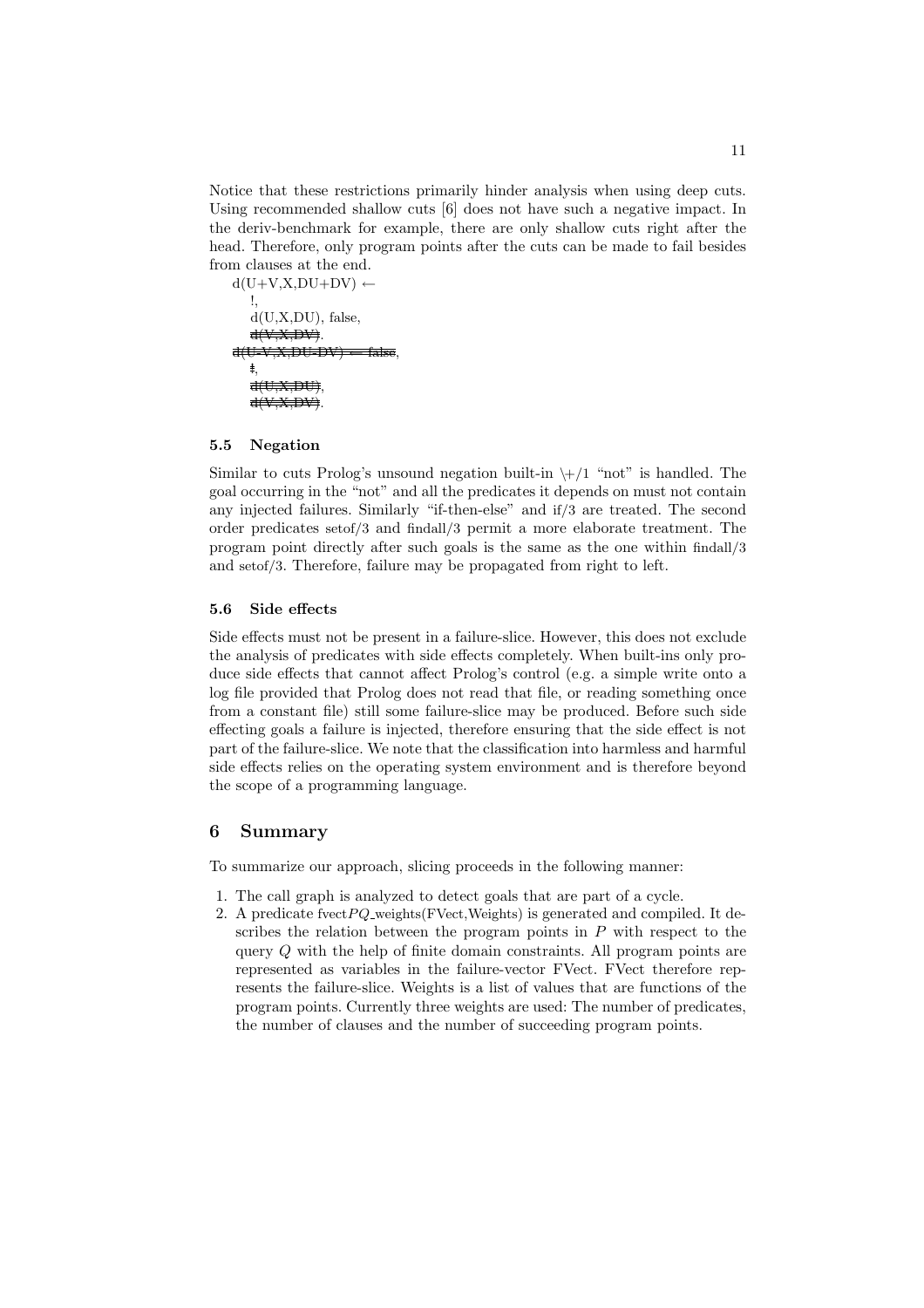- 3. The generic failure-slice is generated and compiled.
- 4. Now the following query is executed to find failure-slices.

 $\leftarrow \text{fvect} \, PQ$  weights(FVect, Weights),  $FVect = \ldots [-|Fs],$ labeling([], Weights),  $labeling([], Fs),$ time\_out(slice $PQ(...,FVect), t$ , time\_out),

 $loopingsliceP Q(...,FVect,Result).$ 

Procedurally the following happens:

- (a) fvect  $PQ$  weights/2 imposes the constraints within FVect and Weights.
- (b) An assignment for the weights is searched, starting from minimal values.
- (c) An assignment for the program points in the failure vector is searched. A potential failure-slice is thus generated.
- (d) The failure-slice is actually run for a limited amount of time to discard some terminating slices.
- (e) The loop checker is uses to determine if non-termination can be proven.

The analysis thus executes on the fly while searching for failure-slices.

# 7 Conclusion and future work

We presented a slicing approach for termination that combines both static and dynamic techniques. For the static analysis we used finite domain constraints which turned out to be an effective tool for our task. Usual static analysis considers a single given program. By using constraints we were able to consider a large set of programs at the same time, thereby reducing the inherent search space considerably. Since failure-slices are executable their execution helps to discard terminating slices.

Tighter integration of termination proofs. Our approach might be further refined by termination proofs. In principle, any system for proving termination could be integrated in our system to test whether a particular slice terminates. In this manner some more terminating slices can be eliminated from a sufficient explanation. There are however several obstacles to such an approach. First, most termination proofs are rather costly, in particular, when a large set of slices is detected as terminating. We consider using a constraint based approach as presented in [9] that will be parameterized by the program points. We expect a significantly more efficient implementation than those that tests for termination at the latest possible moment. On the other hand, the precision of the analysis should not suffer from this generalization.

Stronger rules constraining sufficient explanations. In another direction we are investigating to formulate strong rules to constrain the search space of sufficient explanations. In particular in programs as ancestor of/2, there is still an exponential number of slices that must be tested dynamically. We envisage the usage of dependencies between alternate clauses to overcome this problem.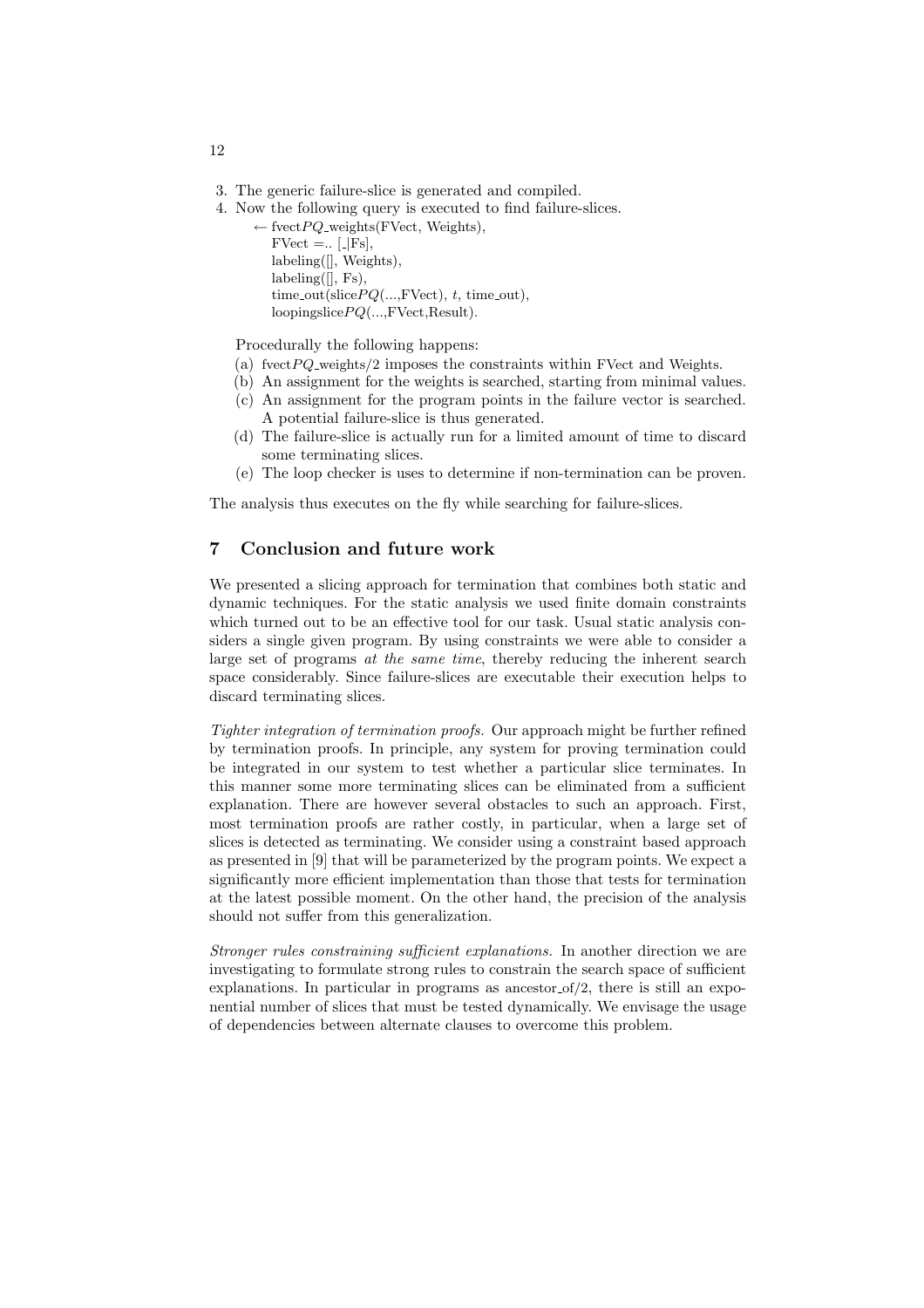Argument slicing. The existing slicing approaches [17, 5, 14] all perform argument slicing. We have currently no implementation of argument slicing. While it improves program understanding, argument slicing does not seem to be helpful for further reducing the number of clauses or program points. It appears preferable to perform argument slicing after a failure-slice has been found.

Acknowledgments. The initial work on failure-slices was done within INTAS project INTAS-93-1702.

### References

- 1. R. N. Bol. Loop Checking in Logic Programming. Thesis, Univ. Amsterdam, 1991.
- 2. L. Byrd. Understanding the control flow of Prolog programs. Logic Programming Workshop, Debrecen, Hungary, 1980.
- 3. M. Carlsson, G. Ottosson and B. Carlson. An Open-Ended Finite Domain Constraint Solver. PLILP'97 (H. Glaser, P. Hartel and H. Kuchen Eds.), 191–206, LNCS 1292, Springer-Verlag, 1997.
- 4. P. Deransart and J. Maluszynski. A Grammatical View of Logic Programming. MIT-Press, 1993.
- 5. T. Gyimóthy and J. Paakki. Static slicing of logic programs. AADEBUG 95 (M. Ducassé Ed.), 87-103, IRISA-CNRS, 1995.
- 6. R. A. O'Keefe. The Craft of Prolog. MIT-Press, 1990.
- 7. L. Plümer. Termination Proofs for Logic Programs, LNAI 446, Springer, 1990.
- 8. T. Vasak, J. Potter. Characterization of Termination Logic Programs, IEEE SLP, 140–147, 1986.
- 9. F. Mesnard. Inferring Left-terminating Classes of Queries for Constraint Logic Programs. JICSLP'96 (M. Maher Ed.), 7–21, MIT-Press, 1996.
- 10. F. Mesnard and S. Hoarau. A tabulation algorithm for CLP. Proc. of the 1st International Workshop on Tabling in Logic Programming, Leuven, 1997. Revised report www.univ-reunion.fr/~gcc.
- 11. U. Neumerkel. Mathematische Logik und logikorientierte Programmierung, Skriptum zur Laborübung, 1993-1997.
- 12. U. Neumerkel. Teaching Prolog and CLP. Tutorial. PAP'95 Paris, 1995 and ICLP'97 Leuven, 1997.
- 13. U. Neumerkel. GUPU: A Prolog course environment and its programming methodology. Proc. of the Poster Session at JICSLP'96 (N. Fuchs and U. Geske Eds.), GMD-Studien Nr. 296, Bonn, 1996.
- 14. St. Schoenig, M. Ducassé. A Backward Slicing Algorithm for Prolog. SAS 1996 (R. Cousot and D. Schmidt Eds.), 317–331, LNCS 1145, Springer-Verlag, 1996.
- 15. M. Weiser. Programmers Use Slices When Debugging. CACM 25(7), 446–452, 1982.
- 16. M. Weiser. Program Slicing. IEEE TSE 10(4), 352–357, 1984.
- 17. J. Zhao, J. Cheng, and K. Ushijima. Literal Dependence Net and Its Use in Concurrent Logic Programming Environment: Proc. Workshop on Parallel Logic Programming FGCS'94, pp.127–141, Tokyo, 1994.